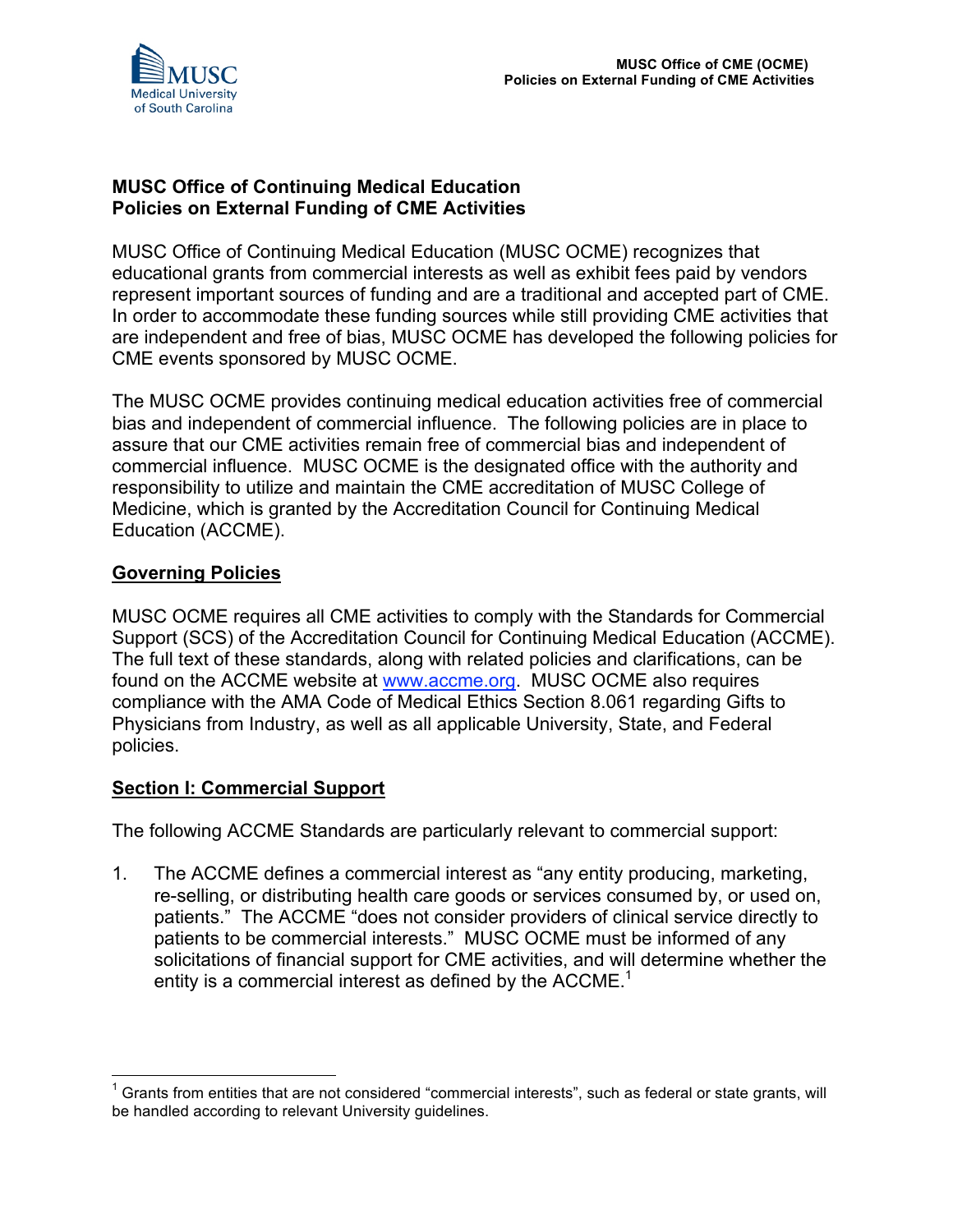- 2. SCS 3.1-13 provide detailed instructions on handling commercial support. MUSC CME expects all educational partners to comply with all elements and will monitor all interactions with commercial interests to ensure compliance.
- 3. SCS 6.3-4 address disclosure of commercial support to learners.

### **Letters of Agreement for Commercial Support**

- 4. In order to accept commercial support, MUSC OCME must have a letter of agreement approved and initialed by the University General Counsel's Office, signed by the Director of the MUSC Office of CME and signed by the approved designee of the commercial supporter *prior to the start of the activity*.
- 5. Letters of agreement must comply with all ACCME Standards and AMA policies, as well as State and University regulations.

#### **Acknowledgment of Commercial Support**

- 6. Commercial support will be acknowledged in the promotional materials if the signed letter of agreement is received prior to printing.
- 7. All commercial support, grant monies and in-kind support will be acknowledged prior to the start of the conference. The nature of the in-kind support will also be acknowledged.

#### **Disbursement of Commercial Support**

9. The commercial support funds will be utilized according to the letter of agreement between the commercial interest, the MUSC OCME and the educational partner, if applicable, and all ACCME Standards. Please refer to the relevant agreements for specifics.

# **MUSC OCME Policy on Commercial Support and Registration Fees**

- 10. As a nationally accredited provider of *AMA PRA Category 1 credit(s)TM*, MUSC OCME complies with AMA Policy E-8.061, *"Gifts to Physicians from Industry"*
- 11. AMA Policy E-8.061 states:

"Subsidies to underwrite the costs of continuing medical education conferences or professional meetings can contribute to the improvement of patient care and therefore are permissible. Since the giving of a subsidy directly to a physician by a company's representative may create a relationship that could influence the use of the company's products, any subsidy should be accepted by the conference's sponsor who in turn can use the money to reduce the conference's registration fee. Payments to defray the costs of a conference should not be accepted directly from the company by the physicians attending the conference."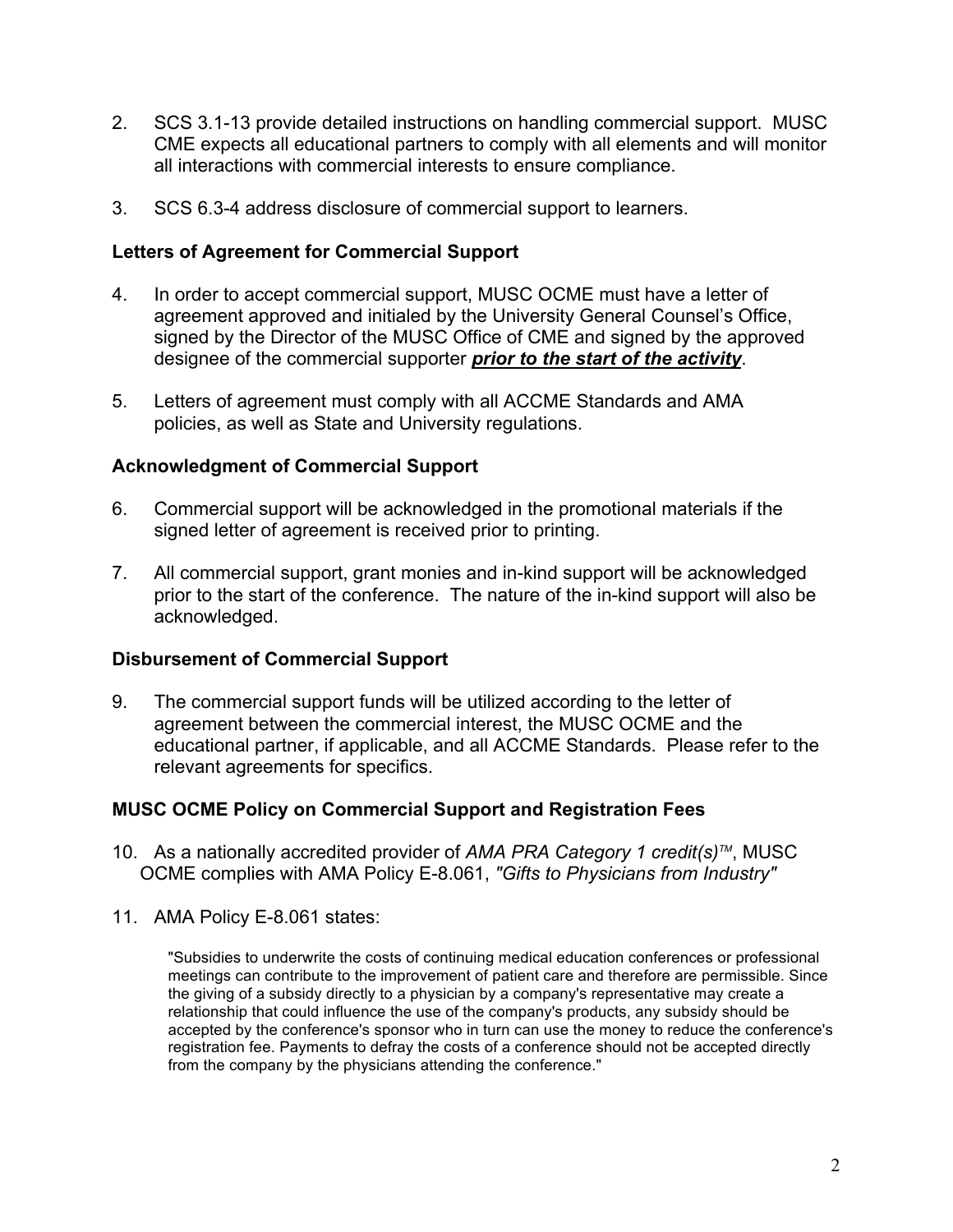- 12. MUSC OCME prohibits commercial interests and their representatives from paying the registration fees for participants who are not directly employed by the commercial interest.
- 13. Physicians and other health care professionals who receive research funding from a commercial interest, serve on a speakers bureau, or act as a consultant for the commercial interest are not considered to be directly employed by the commercial interest for the purposes of this policy.

### **Commercial Supporter Representatives at Activities**

- 14. Commercial supporters may send **one** observer to a MUSC OCME activity for which it has provided an educational grant, in order to verify compliance with the conditions of the letter of agreement, if this is specifically requested in the letter of agreement.
- 15. The representative of the commercial supporter must register for the activity by the registration deadline, and must pay the appropriate registration fee.
- 16. The representative is only permitted to observe, and may not engage in discussions or participate in any question and answer sessions.
- 17. The representative may not engage in any sales activity.
- 18. Representatives who violate ACCME or MUSC policies will be asked to leave the conference.

#### **Commercial Support and Exhibits**

There can be no connection, explicit or implicit, between commercial support and exhibits. See *Section IV: Exhibits* for more details.

#### **Section II: Federal and State Funds**

- 1. Grants from Federal and State Agencies are exempt from the Standards of Commercial Support.
- 2. MUSC OCME may request a copy of the funding agreement for documentation purposes.
- 3. Disbursement of the funds will be handled according to the funding agreement and the department letter of agreement or joint sponsorship agreement.
- 4. The funding will be acknowledged according to the funding agreement.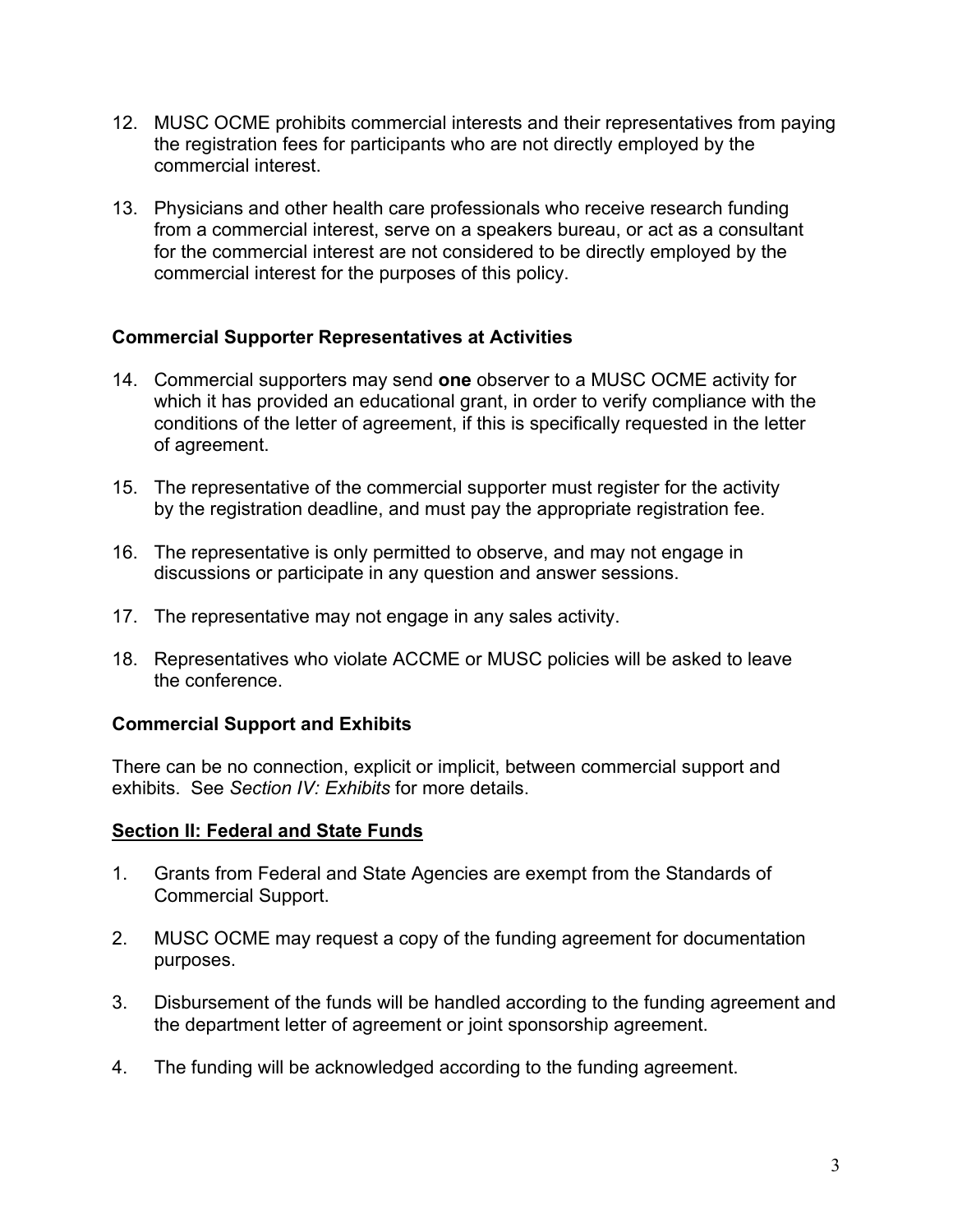### **Section III: Donations from Other Organizations**

The following policy addendum covers organizations that 1) are not defined as commercial interests by the ACCME and 2) are not Federal or State agencies. These organizations are hereafter referred to as "donors".

The ACCME defines a commercial interest as "any entity producing, marketing, reselling, or distributing health care goods or services consumed by, or used on, patients." The ACCME "does not consider providers of clinical service directly to patients to be commercial interests." Organizations such as insurance providers, hospitals, and banks fall under this policy. Grants from non-profits may or may not apply, depending on whether the ACCME has defined the particular non-profit as a commercial interest.

MUSC OCME must be informed of any solicitations of financial support for CME activities, and will determine whether the entity is a commercial interest as defined by the ACCME.

All donations and exhibits, regardless of the source, must comply with the ACCME Standards, the AMA Guidelines, and all University, state, and Federal laws.

### **MUSC OCME Policies and Procedures for Donations (not Educational Grants)**

- 1. The educational partner can solicit donations from donors.
- 2. Donors do not (and should not) complete educational grant letters of agreement. In the event that the donor requires a letter of agreement, MUSC OCME must be consulted regarding the proper signatory authority.
- 3. The donations will be acknowledged.
- 4. The donated funds will be handled according to the departmental agreement or joint sponsorship agreement.
- 5. Donors must comply with the provisions of the *AMA Ethics Guidelines on Gifts* to Physicians.
- 6. In the event that the donor wishes to send a representative please contact the Office of CME at 843-876-1925
- 7. As with commercial support and exhibits, there can be no connection, implicit or explicit, between donations and exhibits. Exhibit fees cannot be discounted for donors, nor can donations be made in the expectation of exhibit space.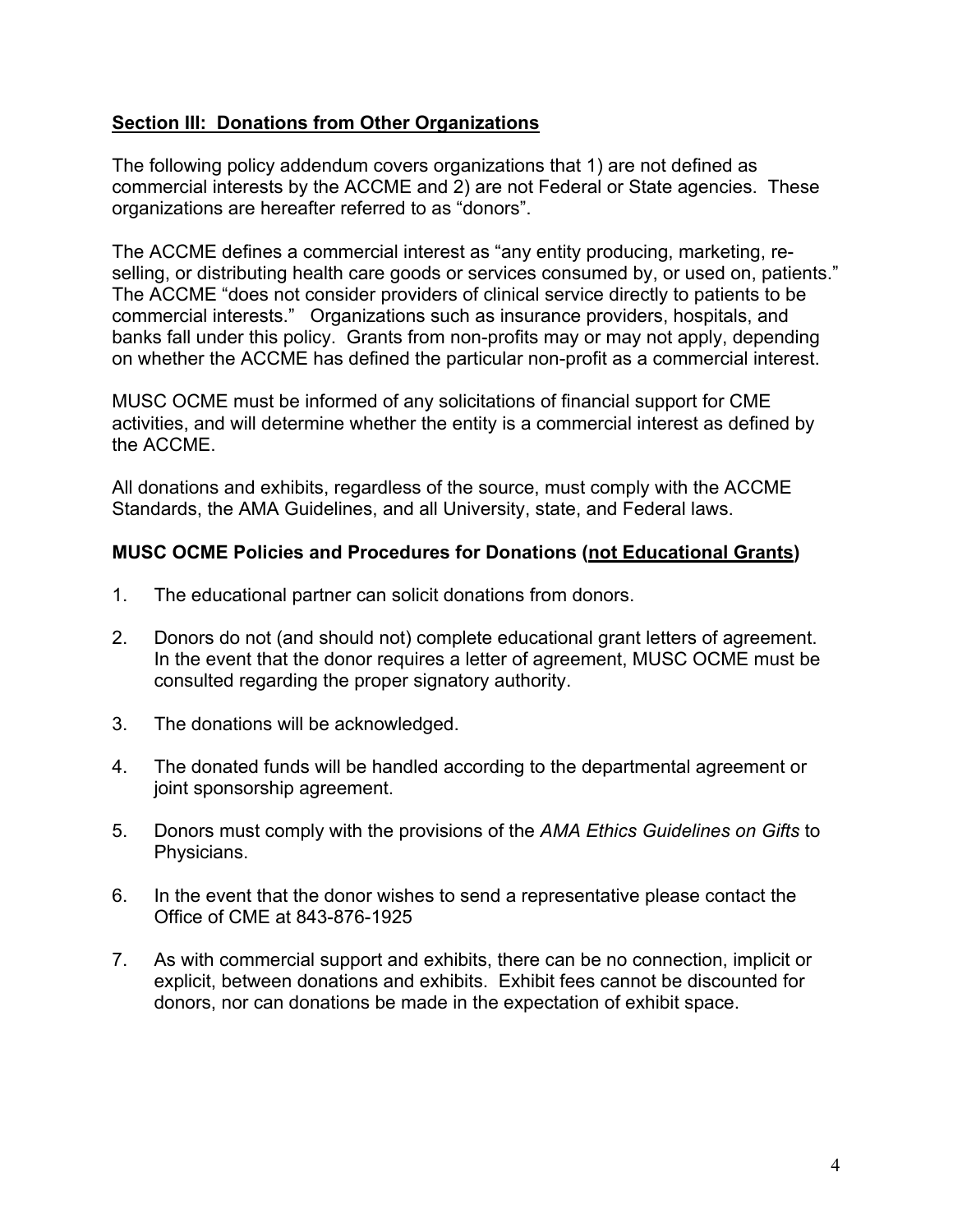# **Section IV: Exhibits**

For live activities, MUSC OCME may permit an activity to sell exhibit space in the facility where the activity is being held. With regard to exhibit space, MUSC OCME does not distinguish between commercial interests as defined by the ACCME and noncommercial interests. **This policy applies to any organization purchasing exhibit space.**

MUSC OCME policy on exhibits complies with the Compliance Program Guidance for Pharmaceutical Manufacturers developed by the US Office of Inspector General [OIG] and published in the Federal Register [FR Doc. 03-10934.] This policy states **"To reduce the risks that a grant program is used improperly to induce or reward product purchases or to market product inappropriately, manufacturers should separate their grant making functions from their sales and marketing functions."**

The following ACCME Standards are also particularly relevant to exhibits:

- 1. SCS 4.1: "Arrangements for commercial exhibits or advertisements cannot influence planning or interfere with the presentation, nor can they be a condition of the provision of commercial support for CME activities."
- 2. SCS 4.2: "For live, face-to-face CME, advertisements and promotional materials cannot be displayed or distributed in the educational space immediately before, during, or after a CME activity. Providers cannot allow representatives to engage in sales or promotional activities while in the space or place of the CME activity."
- 3. "Frequently Asked Questions" from ACCME website published 7/27/06: "With respect to commercial support, the terms and conditions of the support must be described in a written agreement between the accredited provider and the commercial supporter, as delineated in Standard 3 of the SCS. An exhibit that contains advertising or promotional opportunities **must not** be part of the educational CME activity and **must not be paid for by commercial support [educational grants]**."

#### **Exhibits and Commercial Support**

4. MUSC OCME has established a firewall between educational grants and promotional exhibit fees at CME events. In compliance with the OIG Guidance, exhibit fees cannot be paid with an educational grant, and there cannot be any link between exhibits and grants. Exhibit fees cannot be discounted or waived in exchange for commercial support, and there cannot be a tiered system of exhibit fees linked to the amount given in educational grants.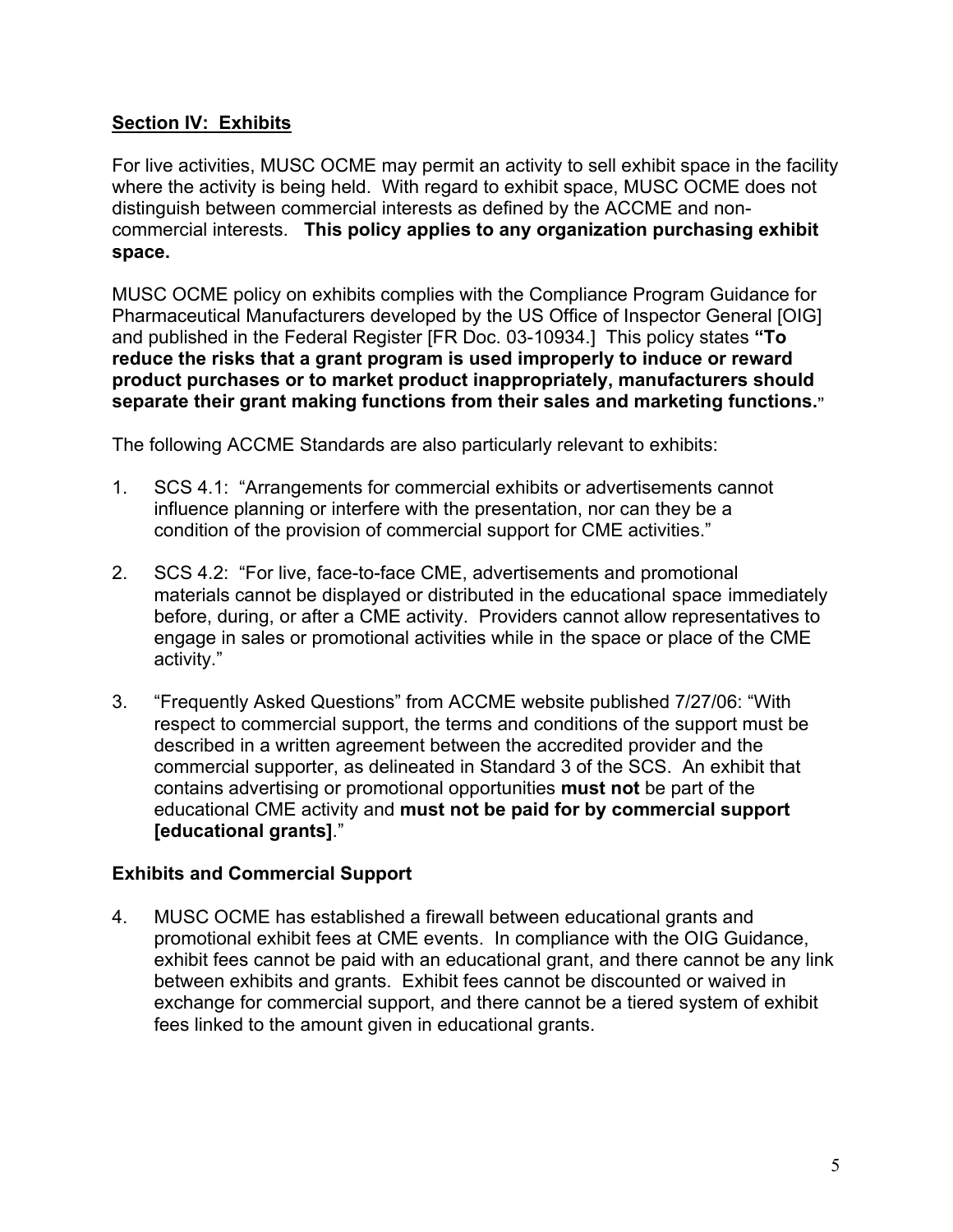5. Exhibitors who do not comply with the ACCME SCS or with MUSC OCME policies will be asked to leave the educational activity areas, and may be asked to leave the conference.

# **Exhibit Space**

- 6. Exhibits must be located in a space outside of and distinct from the educational space. Exhibits cannot be located in an obligate pathway to the educational space.
- 7. If MUSC OCME is handling facilities management, MUSC OCME will make the arrangements for exhibit space. If MUSC OCME is not handling facilities, MUSC OCME must be consulted on the location of exhibit space, and reserves the right of final approval of the exhibit space.

# **Exhibit Fees**

- 8. Exhibit fees are to be set by the educational partner, that is, the department, office, or joint sponsor that is undertaking the educational planning. The schedule of exhibit fees must be submitted in writing to MUSC OCME, and must be approved by MUSC OCME *prior* to offering the exhibit space to vendors.
- 9. Exhibit fee rates cannot differ between specific companies. Exhibit fee rates can distinguish between types of companies (i.e. for profit/non-profit, pharmaceutical/ biomedical device). If different levels of exhibit fee are offered, these levels must be offered to all companies that qualify (i.e. all non-profits must be offered the nonprofit level).
- 10. Exhibit fee rates can incorporate logistical factors, including number of tables, number of days, and similar variables. Exhibit fees can also include fees for additional services, such as network capabilities, extra power outlets, etc.
- 11. Exhibit fees must be paid in full no later than five business days before the activity.
- 12. Exhibit fees are non-refundable.

# **Exhibitor Representative Privileges**

- 13. Each exhibitor is permitted up to two representatives. Exhibitors may request permission to send an additional representative; such requests must be submitted at least three days in advance, and permission is not guaranteed. Please refer to the event specific exhibitor form for more details.
- 14. Exhibitor representatives can attend educational activities, if space permits.